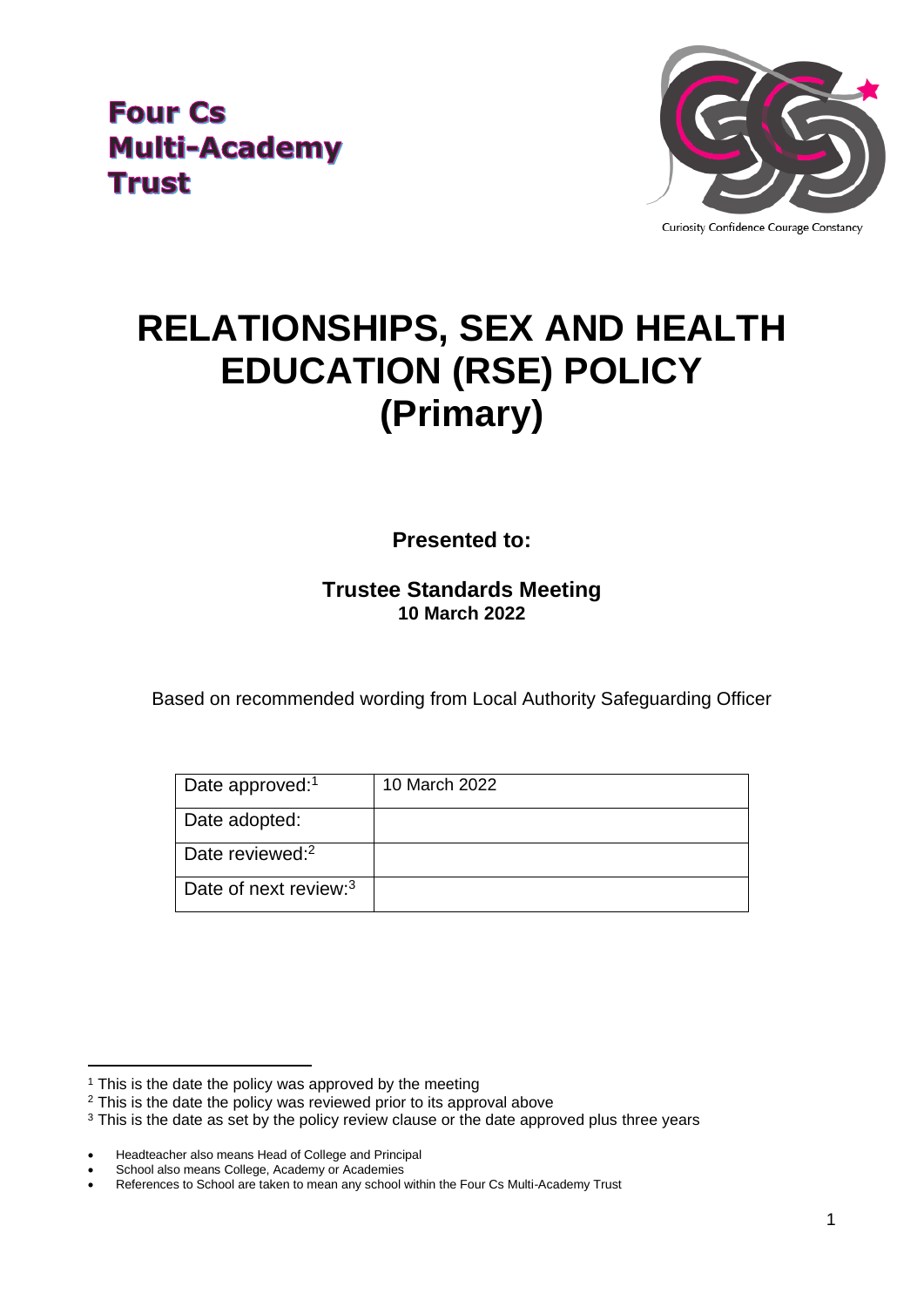## **RELATIONSHIPS, SEX AND HEALTH EDUCATION (RSE) POLICY (Primary)**

## **1.0 STATEMENT OF INTENT**

In the Four Cs MAT, we understand that students must be provided with an education which prepares them for the opportunities, responsibilities and experiences of adult life. A key part of this relates to relationships and health education, which must be delivered to every primary-aged student. We also teach students sex education as a part of our Science curriculum and PSHE curriculum.

Relationships education focuses on giving students the knowledge they need to make informed decisions about their wellbeing, health and relationships, and build their self-efficacy. Health education focuses on equipping students with the knowledge they need to make good decisions about their own health and wellbeing.

We understand our responsibility to deliver a high-quality, age-appropriate and evidencebased relationships, sex and health curriculum for all our students. This policy sets out the framework for our relationships, sex and health curriculum, providing clarity on how it is informed, organised and delivered.

### **2.0 LEGAL FRAMEWORK**

- 2.1 This policy has due regard to legislation and statutory guidance including, but not limited to, the following:
	- Section 80A of the Education Act 2002
	- Children and Social Work Act 2017
	- Equality Act 2010
	- DfE (2019) 'Relationships, Education,Relationships and Sex Education (RSE) and Health Education'
	- DfE (2013) 'Science programmes of study: Key Stages 1 and 2'
- 2.2 This policy operates in conjunction with the following Trust policies:
	- Child Protection and Safeguarding Policy
	- Behavioural Policy
	- **SEND Policy**
	- Equality and Diversity Policy
	- Anti-Bullying Policy: Students
	- E-Safety Policy
	- Health and Safety Policy

#### **3.0 ROLES AND RESPONSIBILITIES**

#### 3.1 **The Four Cs Trust is responsible for:**

- 1. Ensuring all students make progress in achieving the expected educational outcomes.
- 2. Ensuring the curriculum is well led, effectively managed and well planned.
- 3. Evaluating the quality of provision through regular and effective self- evaluation.
- 4. Ensuring teaching is delivered in ways that are accessible to all students, including those with SEND.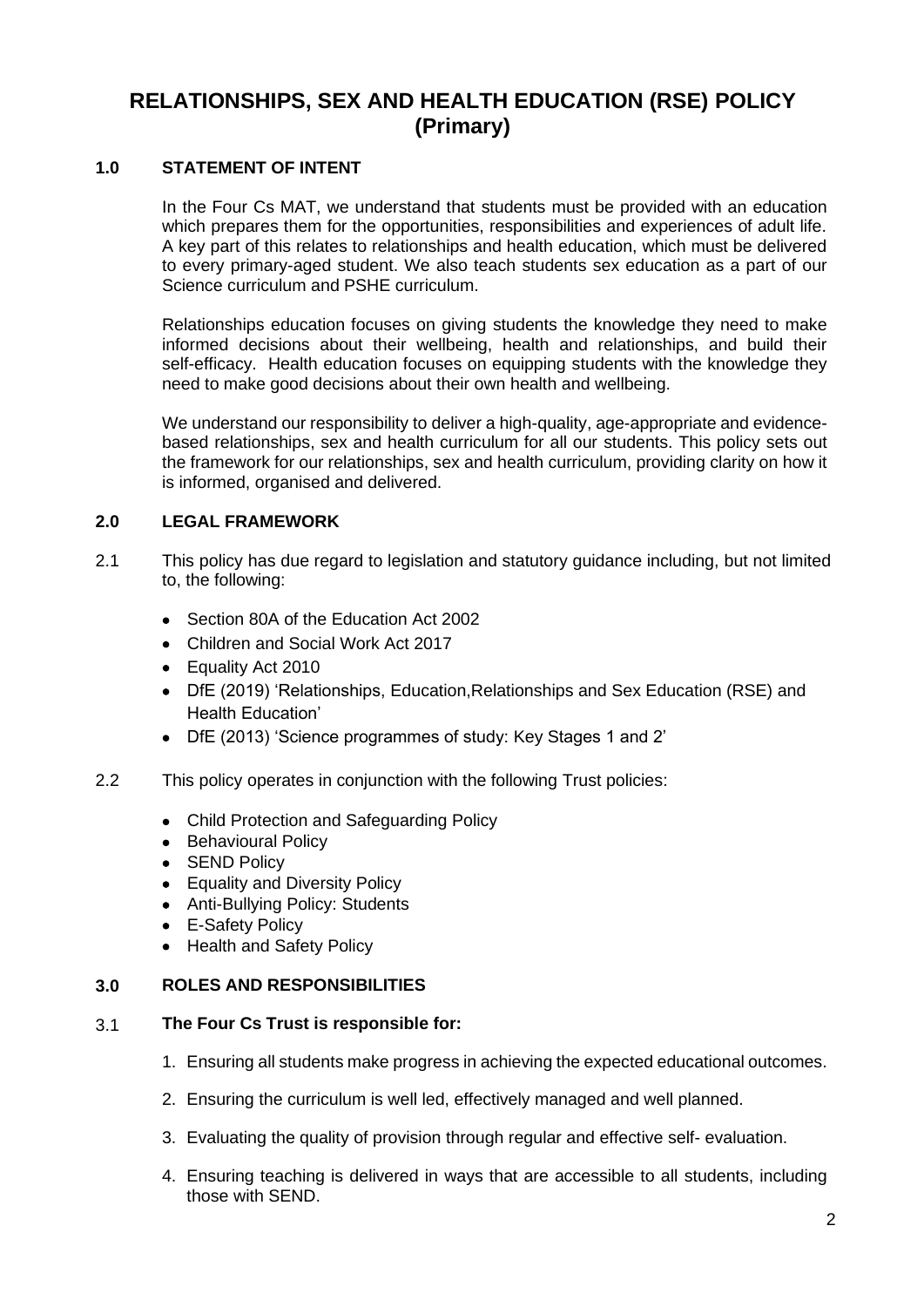- 5. Providing clear information for parents on subject content and their rights to request that their children are withdrawn.
- 6. Making sure the subjects are resourced, staffed and timetabled in a way that ensures the school can fulfil its legal obligations.

### 3.2 **The Principal/Headteacher is responsible for:**

- 1. The overall implementation of this policy.
- 2. 2. Ensuring staff are suitably trained to deliver the subjects.
- 4. 3. Ensuring that parents/carers are fully informed of this policy.
- 4. Reviewing requests from parents to withdraw their children from the subjects.
- 5. Discussing requests for withdrawal with parents/carers.
- 6. Organising, where necessary, alternative education for students that is appropriate and purposeful.
- 6. Reporting to the Trust on the effectiveness of this policy.
- 7. Reviewing this policy on an annual basis.

### 3.3 **The PSHE Curriculum Team is responsible for:**

- 1.Overseeing the delivery of the subjects.
- 2. Ensuring the subjects are age-appropriate and high-quality.
- 3. Ensuring the Trust meets its statutory requirements in relation to the Relationships, Sex and Health curriculum.
- 4. Ensuring the Relationships, Sex and Health curriculum is inclusive and accessible for all students.
- 5. Working with other subject leaders to ensure the Relationships, Sex and Health curriculum complements, but does not duplicate, the content covered in the national curriculum.
- 6. Monitoring and evaluating the effectiveness of the subjects and providing reports to the Headteacher.

### 3.4 **Teachers are responsible for:**

1. Delivering a high-quality and age-appropriate Relationships, Sex and Health curriculum in line with statutory requirements.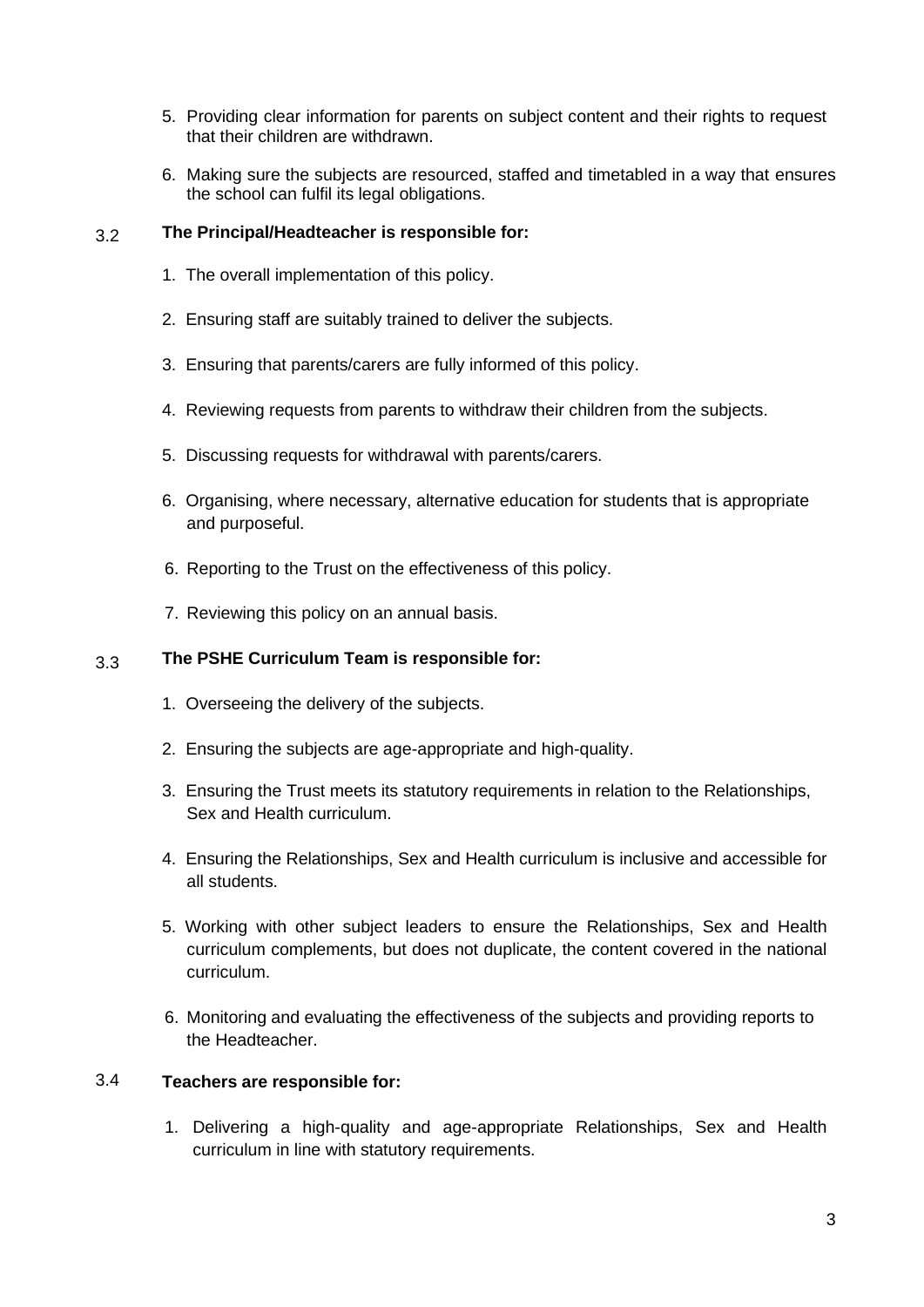- 2. Using a variety of teaching methods and resources to provide an engaging curriculum that meets the needs of all students.
- 3. Ensuring they do not express personal views or beliefs when delivering the programme.
- 4. Modelling positive attitudes to Relationships, Sex and Health education.
- 5. Responding to any safeguarding concerns in line with the Child Protection and Safeguarding Policy.
- 6. Acting in accordance with planning, monitoring and assessment requirements for the subjects.
- 7. Liaising with the SENCO to identify and respond to individual needs of students with SEND.
- 8. Working with the Relationships, Sex and Health education subject leader to evaluate the quality of provision

## **4.0 ORGANISATION OF THE CURRICULUM**

- 4.1 Every Trust school is required to deliver statutory Relationships Education and Health Education.
- 4.2 For the purpose of this policy, **'Relationships and Sex Education'** is defined as teaching students about healthy, respectful relationships, focusing on family and friendships, in all contexts, including online, as well as developing an understanding of human sexuality.
- 4.3 For the purpose of this policy, **'Health Education'** is defined as teaching students about physical health and mental wellbeing, focusing on recognising the link between the two and being able to make healthy lifestyle choices.
- 4.4 The delivery of the Relationships Education and Health Education coincide with one another and will be delivered as part of the Trust's PSHE curriculum.
- 4.5 The Relationships, Sex and Health curriculum has been organised in line with the statutory requirements outlined in the DfE (2019) 'Relationships, Education, Relationships and Sex Education (RSE) and Health Education' guidance.
- 4.6 The Relationships and Health curriculum takes into account the views of teachers, students and parents/carers. We are dedicated to ensuring our curriculum meets the needs of the whole-school community.
- 4.7 The Relationships, Sex and Health curriculum is informed by issues in the school and wider community to ensure it is tailored to students' needs; for example, if there was a local prevalence of specific sexually transmitted infections, our curriculum would be tailored to address this issue.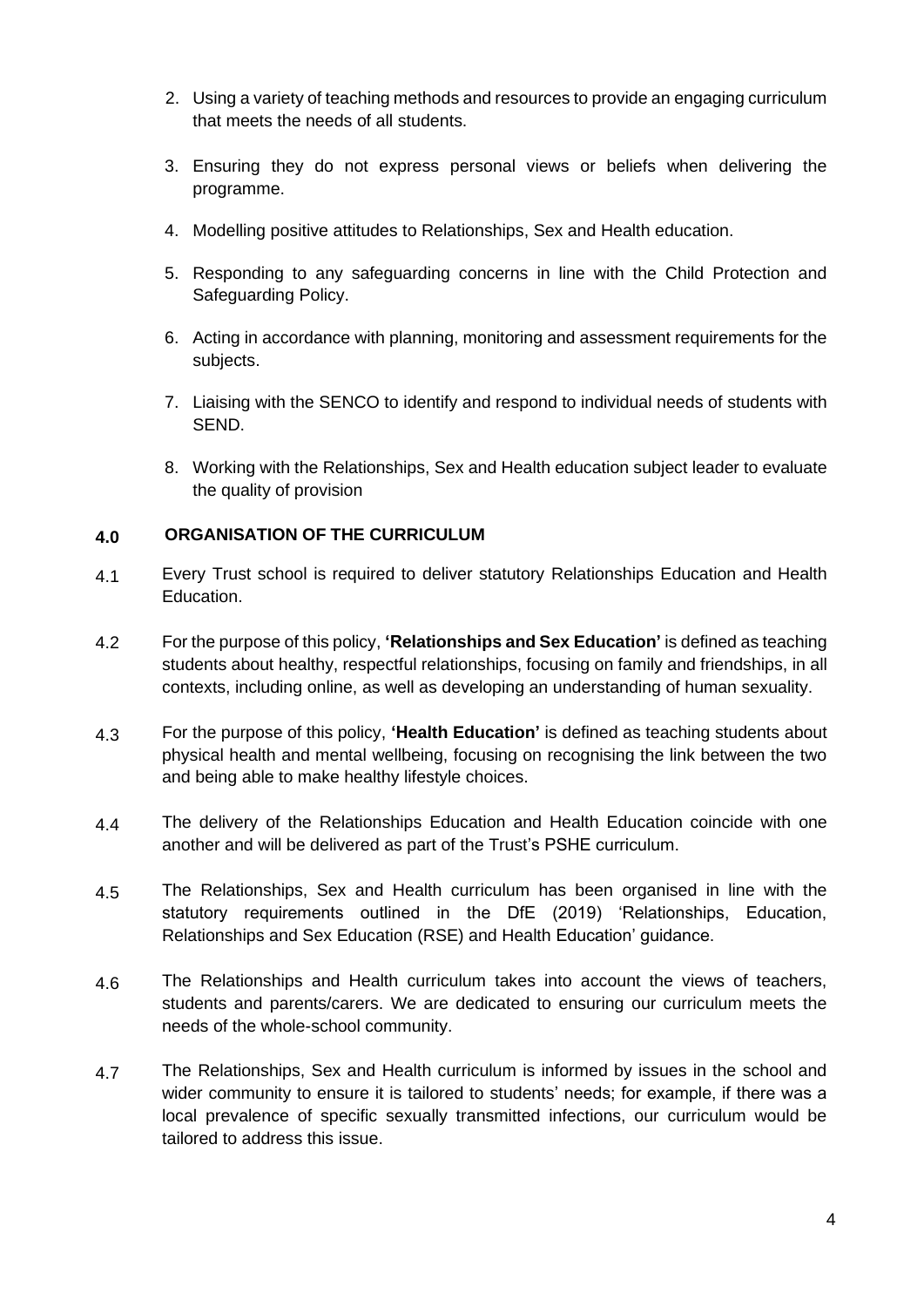4.8 Any parent/carer, teacher or student wishing to provide feedback about the curriculum can do so at any time during the academic year, by organising a meeting with the teachers or a senior leader by emailing or phoning the relevant school office.

Each Trust school has organised a curriculum that is age-appropriate for students within each Year Group, based on the views of teachers, parents/carers and students.

When organising the curriculum, the religious backgrounds of all students will be considered, so that the topics that are covered are taught appropriately.

## **5.0 CONSULTATION WITH PARENTS/CARERS**

- 5.1 The Four Cs Trust understands the important role parents/carers play in enhancing their children's understanding of Relationships, Sex and Health. Similarly, we also understand the importance of parents' views.
- 5.2 The Four Cs Trust works closely with parents/carers by establishing open communication. All parents/carers are consulted in the development and delivery of the curriculum, as outlined in section 3 of this policy.
- 5.3 Parents/carers are provided with the following information: The delivery of the Relationships, Sex and Health curriculum, including what is taught in each Year Group. The legalities surrounding withdrawing their child from the subjects.
- 5.4 The Four Cs Trust aims to build positive relationships with parents/carers by inviting them into school to discuss what will be taught, address any concerns and help parents/carers in managing conversations with their children on the issues covered by the curriculum.
- 5.5 Parents/carers are consulted in the review of the curriculum and this policy, and are encouraged to provide their views.

## **6.0 FAMILIES AND PEOPLE WHO CARE FOR ME**

## 6.1 **Families and people who care for me. By the end of primary school, students will know:**

- That families are important for them growing up because they can give love, security and stability.
- The characteristics of healthy family life, commitment to each other, including in times of difficulty, protection and care for children and other family members, the importance of spending time together and sharing each other's lives.
- That others' families, either in school or in the wider world, sometimes look different from their family, but that they should respect those differences and know that other children's families are also characterised by love and care.
- That stable, caring relationships, which may be of different types, are at the heart of happy families, and are important for children's security as they grow up.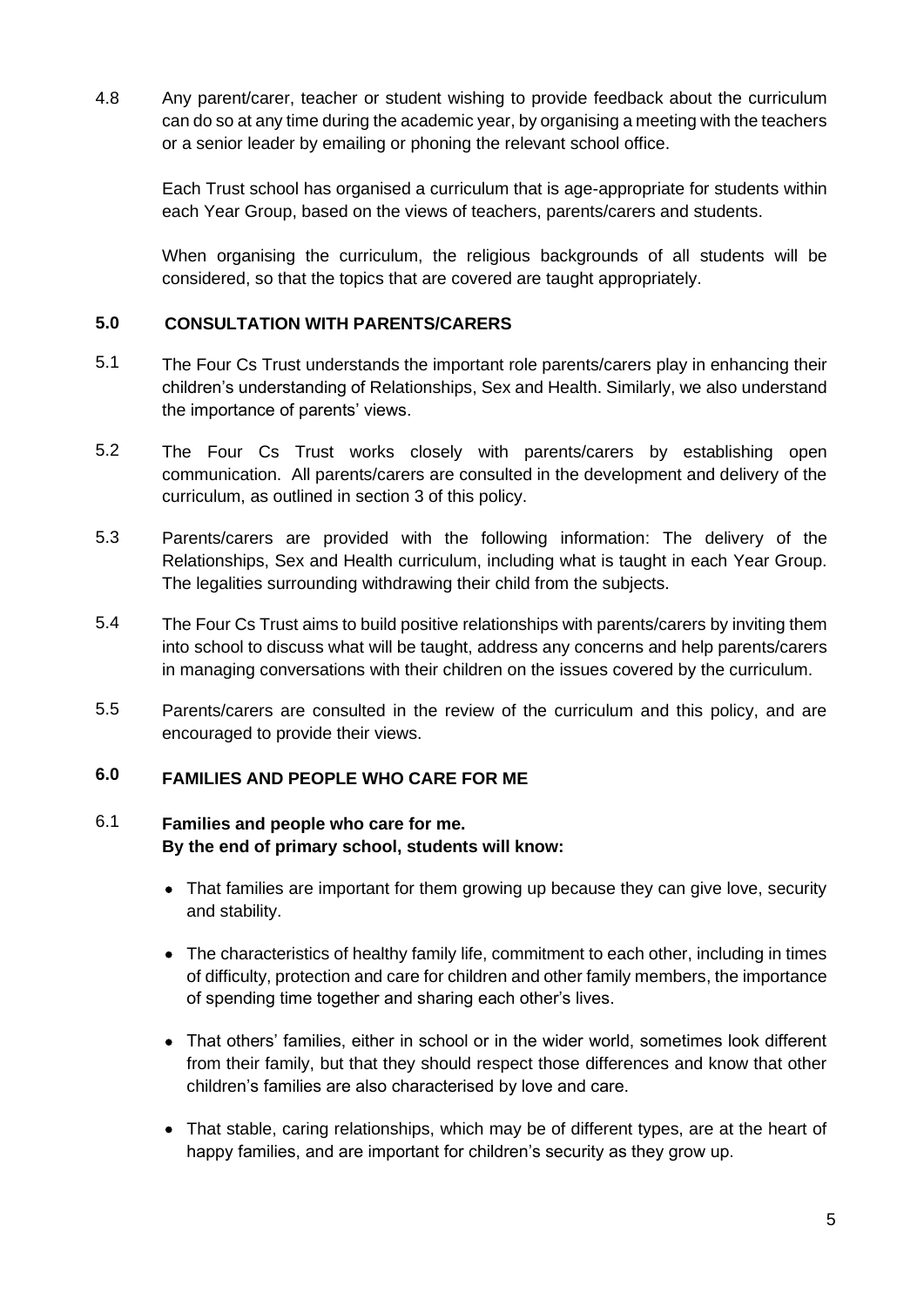- That marriage represents a formal and legally recognised commitment of two people to each other which is intended to be lifelong.
- How to recognise if family relationships are making them feel unhappy or unsafe, and how to seek help or advice from others if needed.

## 6.2 **Caring friendships By the end of primary school, students will know:**

- How important friendships are in making us feel happy and secure, and how people choose and make friends.
- The characteristics of friendships, including mutual respect, truthfulness, trustworthiness, loyalty, kindness, generosity, trust, sharing interests and experiences, and support with problems and difficulties.
- That healthy friendships are positive and welcoming towards others, and do not make others feel lonely or excluded.
- That most friendships have ups and downs, but that these can often be worked through so that the friendship is repaired or even strengthened, and that resorting to violence is never right.
- How to recognise who to trust and who not to trust.
- How to judge when a friendship is making them feel unhappy or uncomfortable.
- How to manage conflict.
- How to manage different situations and how to seek help from others if needed.

## 6.3 **Respectful relationships By the end of primary school, students will know:**

- The importance of respecting others, even when they are very different from them (for example, physically, in character, personality or backgrounds), make different choices, or have different preferences or beliefs.
- Which practical steps they can take in a range of different contexts to improve or support respectful relationships.
- The conventions of courtesy and manners.
- The importance of self-respect and how this links to their own happiness.
- That in school and wider society they can expect to be treated with respect by others, and that in turn they should show due respect to others, including those in positions of authority.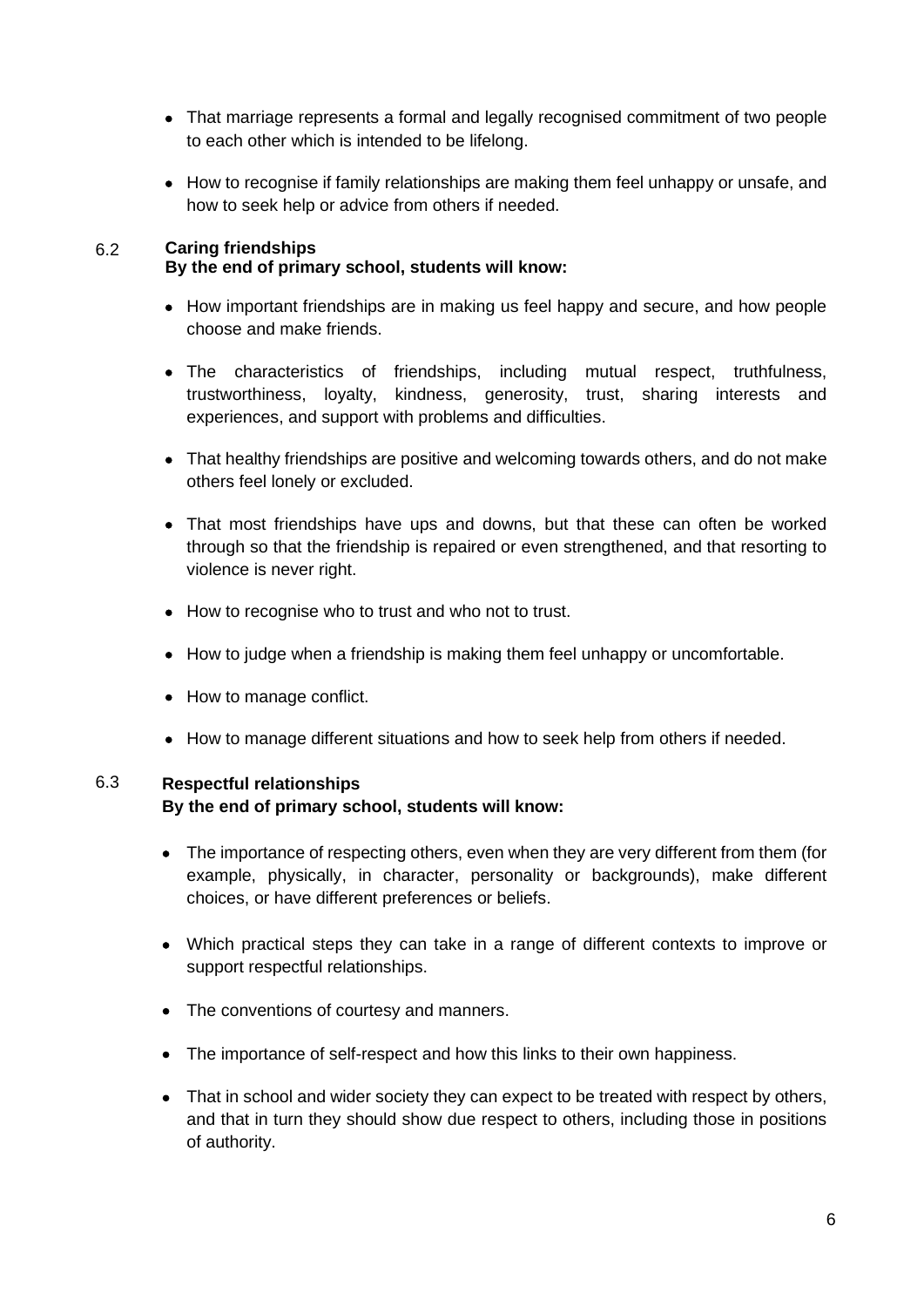- About the different types of bullying (including cyberbullying), the impact of bullying, responsibilities of bystanders to report bullying to an adult, and how to seek help.
- What a stereotype is, and how they can be unfair, negative or destructive.
- The importance of permission-seeking and giving in relationships with friends, peers and adults.

## **7.0 RELATIONSHIPS EDUCATION PER YEAR GROUP**

- 7.1 The Trust is free to determine, within the statutory curriculum content outlined in section 4 what students are taught during each Year Group.
- 7.2 The Trust always considers the age and development of students when deciding what will be taught in each Year Group.
- 7.3 The Trust plans a progressive curriculum, such that topics are built upon prior knowledge taught in previous years as they progress through primary school to provide a smooth transition to secondary school.

## 7.4 **Online relationships.**

## **By the end of primary school, students will know:**

- That people sometimes behave differently online, including pretending to be someone they are not.
- That the same principles apply to online relationships as to face-to- face relationships, including the importance of respect for others online, even when we are anonymous.
- The rules and principles for keeping safe online.
- How to recognise harmful content and contact online, and how to report these.
- How to critically consider their online friendships and sources of information.
- The risks associated with people they have never met.
- How information and data is shared and used online.

## 7.5 **Being safe**

## **By the end of primary school, students will know:**

- What sorts of boundaries are appropriate in friendships with peers and others including in a digital context.
- About the concept of privacy and the implications of it for both children and adults.
- That it is not always right to keep secrets if they relate to being safe. That each person's body belongs to them, and the differences between appropriate and inappropriate or unsafe physical, and other, contact.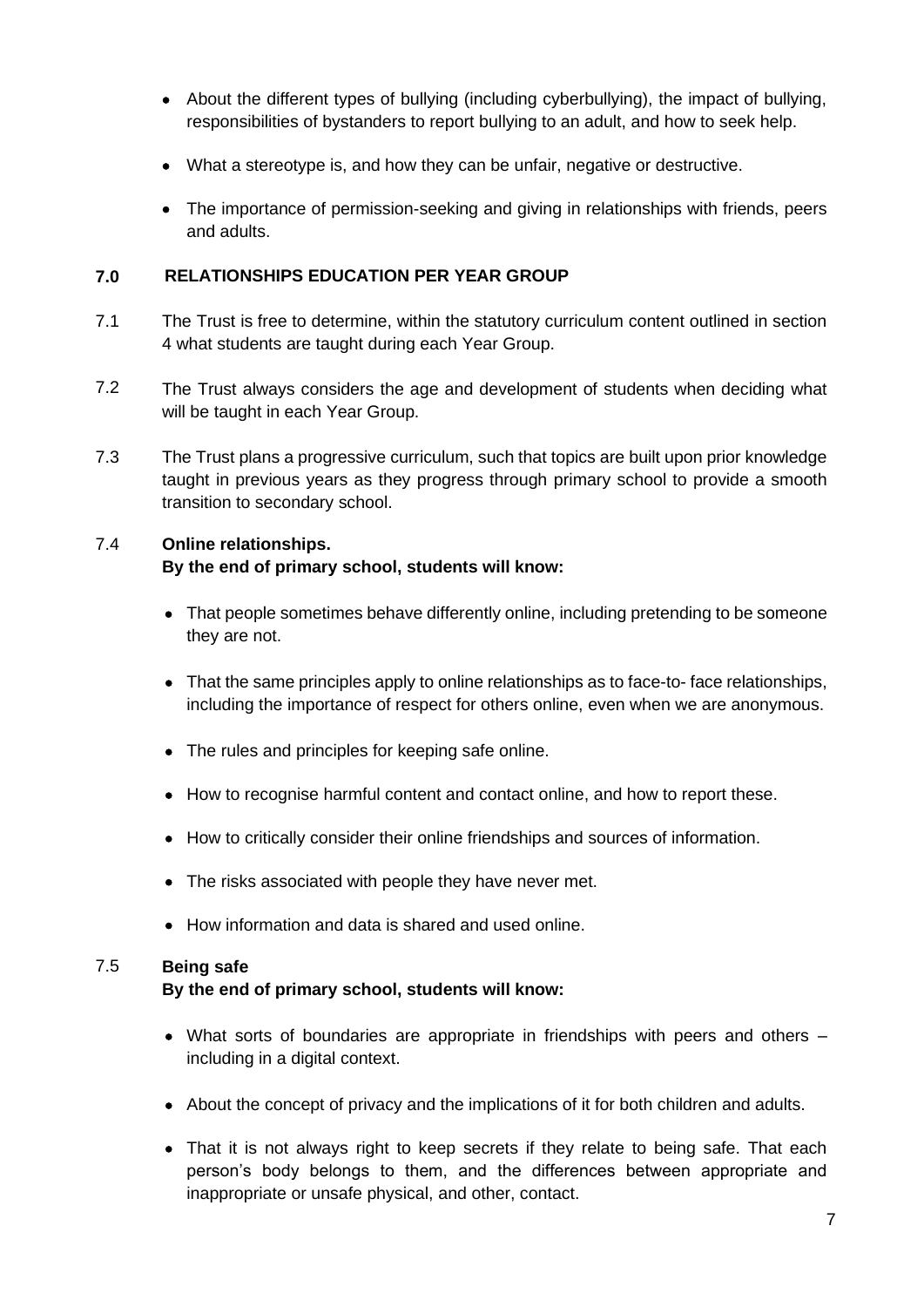- How to respond safely and appropriately to adults they may encounter (in all contexts, including online) who they do not know. How to recognise and report feelings of being unsafe or feeling bad about any adult.
- How to ask for advice or help for themselves and others, and to keep trying until they are heard.
- How to report concerns or abuse, and the vocabulary and confidence needed to do so.
- Where to seek advice, for example, from their family, their school and other sources.

## **8.0 HEALTH EDUCATION OVERVIEW**

The focus is teaching the characteristics of good physical health and mental wellbeing.

## 8.1 **Mental wellbeing**

## **By the end of primary school students will know:**

- Simple self-care techniques, including the importance of rest, time spent with friends and family, and the benefits of hobbies and interests.
- How isolation and loneliness can affect children and that it is very important they discuss their feelings with an adult and seek support.
- That bullying (including cyberbullying) has a negative and often lasting impact on mental wellbeing.
- Where and how to seek support (including recognising the triggers for seeking support), extending to who in school they should speak to if they are worried about themselves or others.
- That it is common to experience ill mental health and, for the many people who do, the problems can be resolved if the right support is made available, especially if accessed early enough.

## 8.2 **Internet safety and harms By the end of primary school, students will know:**

- That for most people, the internet is an integral part of life and has many benefits.
- About the benefits of rationing time spent online.
- The risks of excessive time spent on electronic devices.
- The impact of positive and negative content online on their own and others' mental and physical wellbeing.
- How to consider the effect of their online actions on others.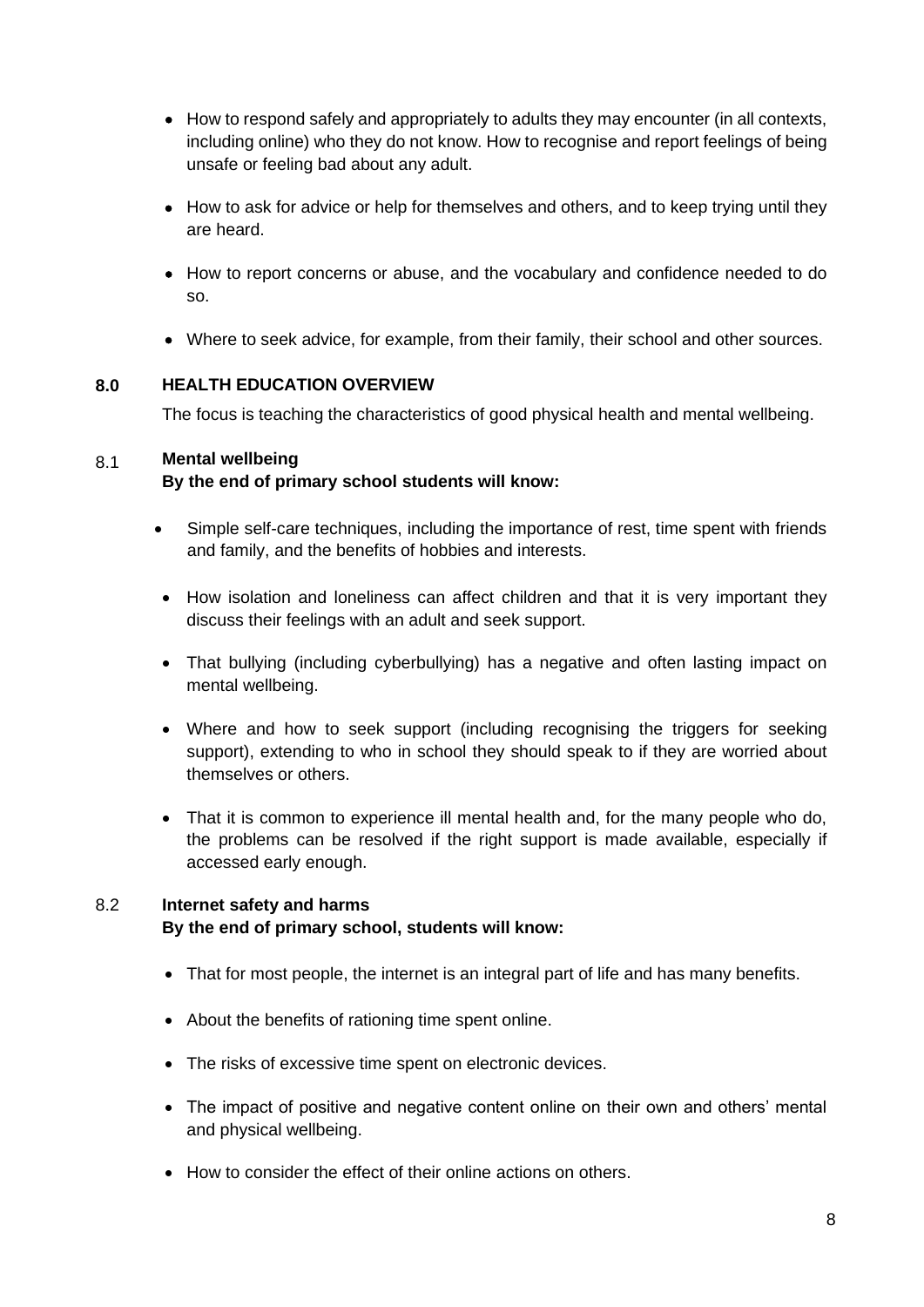- How to recognise and display respectful behaviour online.
- The importance of keeping personal information private.
- Why social media, some computer games and online gaming, for example, are agerestricted.
- That the internet can also be a negative place where online abuse, trolling, bullying and harassment can take place, which can have a negative impact on mental health.
- How to be a discerning consumer of information online, including understanding that information (inclusive of that from search engines) is ranked, selected and targeted.
- Where and how to report concerns and get support with issues online.

## 8.3 **Physical health and fitness By the end of primary school, students will know:**

- The characteristics and mental and physical benefits of an active lifestyle.
- The importance of building regular exercise into daily and weekly routines and how to achieve this, for example by walking or cycling to school, a daily active mile, or other forms of regular, vigorous exercise.
- The risks associated with an inactive lifestyle, including obesity.
- How and when to seek support, including which adults to speak to in school if they are worried about their health.

## 8.4 **Healthy eating**

## **By the end of primary school, students will know:**

- What constitutes a healthy diet, including an understanding of calories and other nutritional content.
- The principles of planning and preparing a range of healthy meals.
- The characteristics of a poor diet and risks associated with unhealthy eating, including obesity, and other behaviours, e.g. the impact of alcohol on diet or health.

## 8.5 **Drugs alcohol and tobacco By the end of primary school, students will know:**

• The facts about legal and illegal harmful substances and associated risks, including smoking, alcohol use and drug-taking.

## 8.6 **Health and prevention By the end of primary school, students will know:**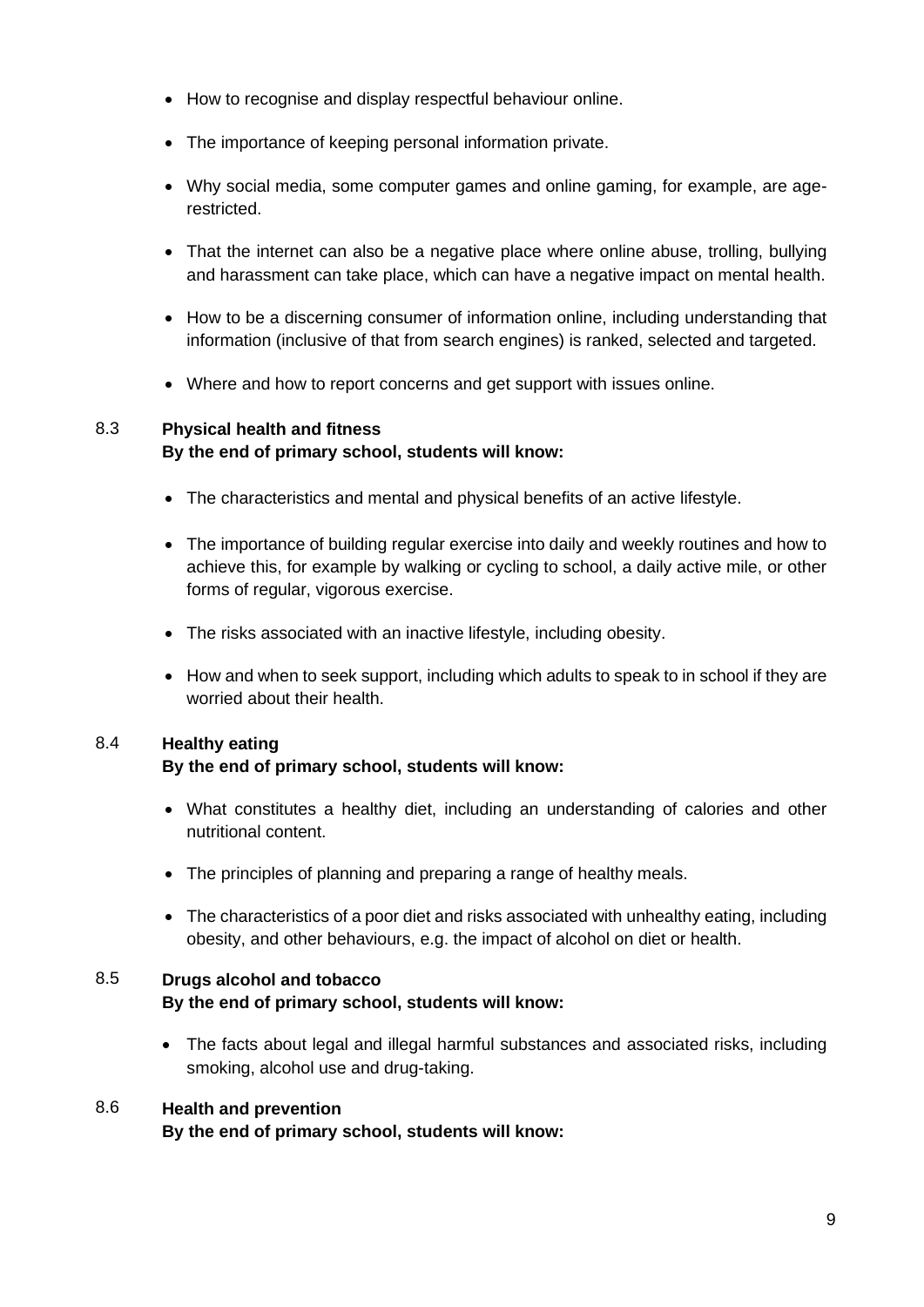- How to recognise early signs of physical illness, such as weight loss or unexplained changes to the body.
- About safe and unsafe exposure to the sun, and how to reduce the risk of sun damage, including skin cancer.
- The importance of sufficient good-quality sleep for good health, and that a lack of sleep can affect weight, mood and ability to learn. About dental health and the benefits of good oral hygiene and dental flossing, including regular check-ups at the dentist.
- About personal hygiene and germs including bacteria and viruses, how they are spread and treated, and the importance of hand washing.
- The facts and science relating to immunisation and vaccination.

## 8.7 **Basic first aid**

## **By the end of primary school, students will know:**

- How to make a clear and efficient call to emergency services if necessary.
- Concepts of basic first-aid, for example dealing with common injuries, including head iniuries.

## 8.8 **Changing adolescent body By the end of primary school, students will know:**

- Key facts about puberty and the changing adolescent body, particularly from age 9 through to age 11, including physical and emotional changes.
- About menstrual wellbeing and key facts relating to the menstrual cycle.

#### **9.0 HEALTH EDUCATION PER YEAR GROUP**

- The Trust is free to determine, within the statutory curriculum content outlined in section 7, what students are taught during each Year Group.
- The Trust always considers the age and development of students when deciding what will be taught in each Year Group.
- The Trust plans a progressive curriculum, such that topics are built upon prior knowledge taught in previous years as students progress through school to provide a smooth transition.

#### **10.0 SEX EDUCATION**

This is taught toward the end of Year 6. This element of the curriculum is an opt out element. Meaning that parents/carers have the right to withdraw their child. Children who do not attend the sex education lessons will be doing Science retrival acitvities in another room.

10.1 All students must be taught the aspects of sex education outlined in the primary Science curriculum – this includes teaching about the main external parts of the human body, how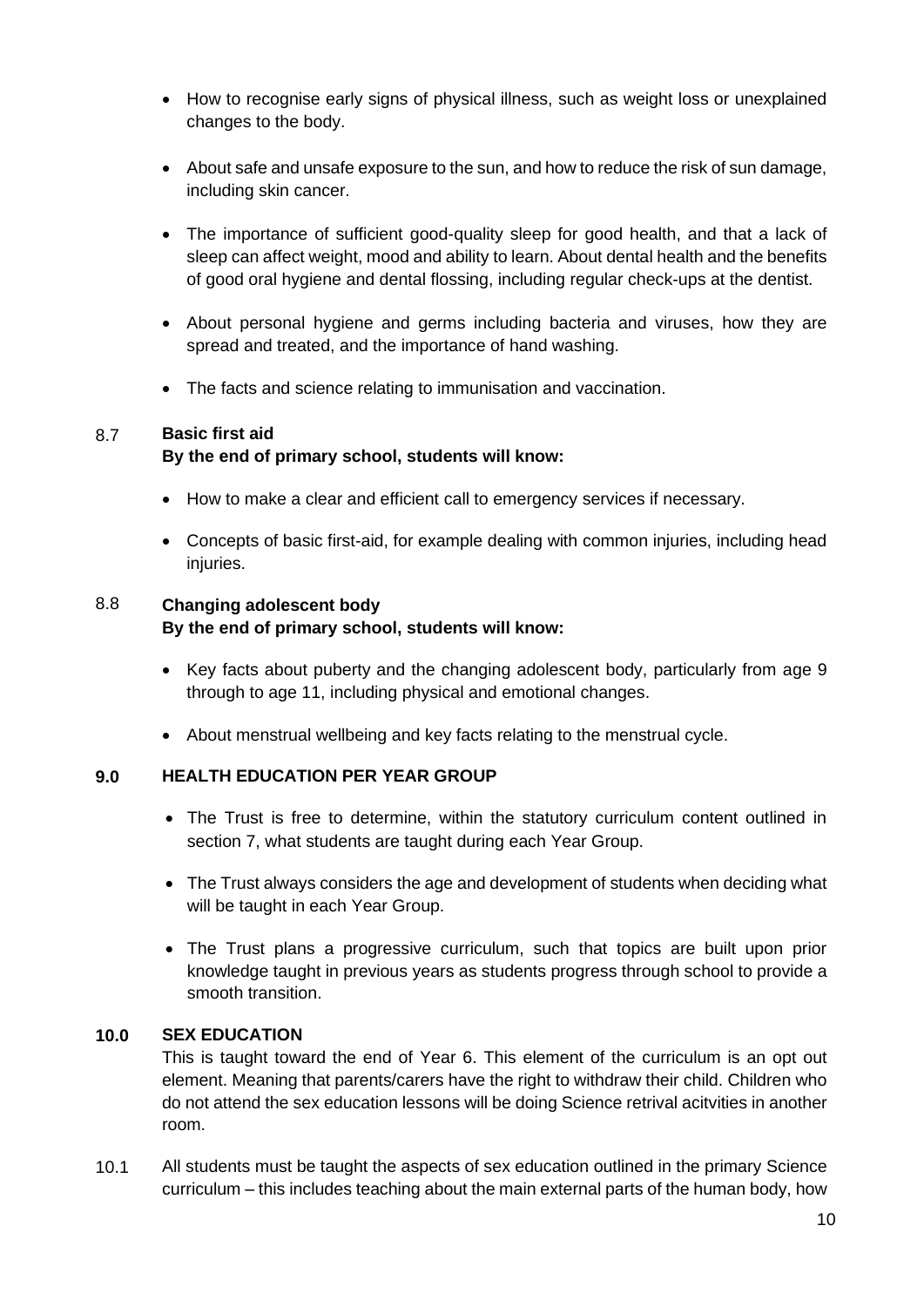it changes as it grows from birth to old age, including puberty, and the reproductive process in some plants and animals.

- 10.2 The Trust is free to determine whether students should be taught sex education beyond what is required of the national curriculum.
- 10.3 Within the Four Cs MAT, we do teach students sex education beyond that which is required of the Science curriculum.
- 10.4 Parents/carers are made aware in the organisation and delivery of our sex education curriculum, in accordance with section 4 and section 5 of this policy.
- 10.5 The age and development of students is always considered when delivering sex education.
- 10.6 Parents/carers have the option to remove their child from lessons that cover sex education, which are considered beyond the required Science curriculum.

## **11.0 DELIVERY OF THE CURRICULUM**

- 11.1 The Relationships, Sex and Health curriculum will be delivered as part of our PSHE curriculum.
- 11.2 Through effective organisation and delivery of the subject, we will ensure that:
	- Core knowledge is sectioned into units of manageable size.
	- The required content is communicated to students clearly, in a carefully sequenced way, within a planned scheme of work. Teaching includes sufficient and well-chosen opportunities and contexts for students to embed new knowledge so that it can be used confidently in real-life situations.
	- The curriculum is delivered proactively, such that it addresses issues in a timely way in line with current evidence on children's physical, emotional and sexual development.
- 11.3 Teaching of the curriculum reflects requirements set out in law, particularly the Equality Act 2010, so that students understand what the law does and does not allow, and the wider legal implications of the decisions they make.
- 11.4 At the point we consider it appropriate to teach students about LGBTQ+, we will ensure that this content is fully integrated into the Relationships, Sex and Health curriculum, rather than delivered as a standalone unit or lesson.
- 11.5 Students are not taught about LGBTQ+ explicitly. However, Relationships Education covers the diversity of relationships which may include some of these groups increasingly from Year 3 onwards.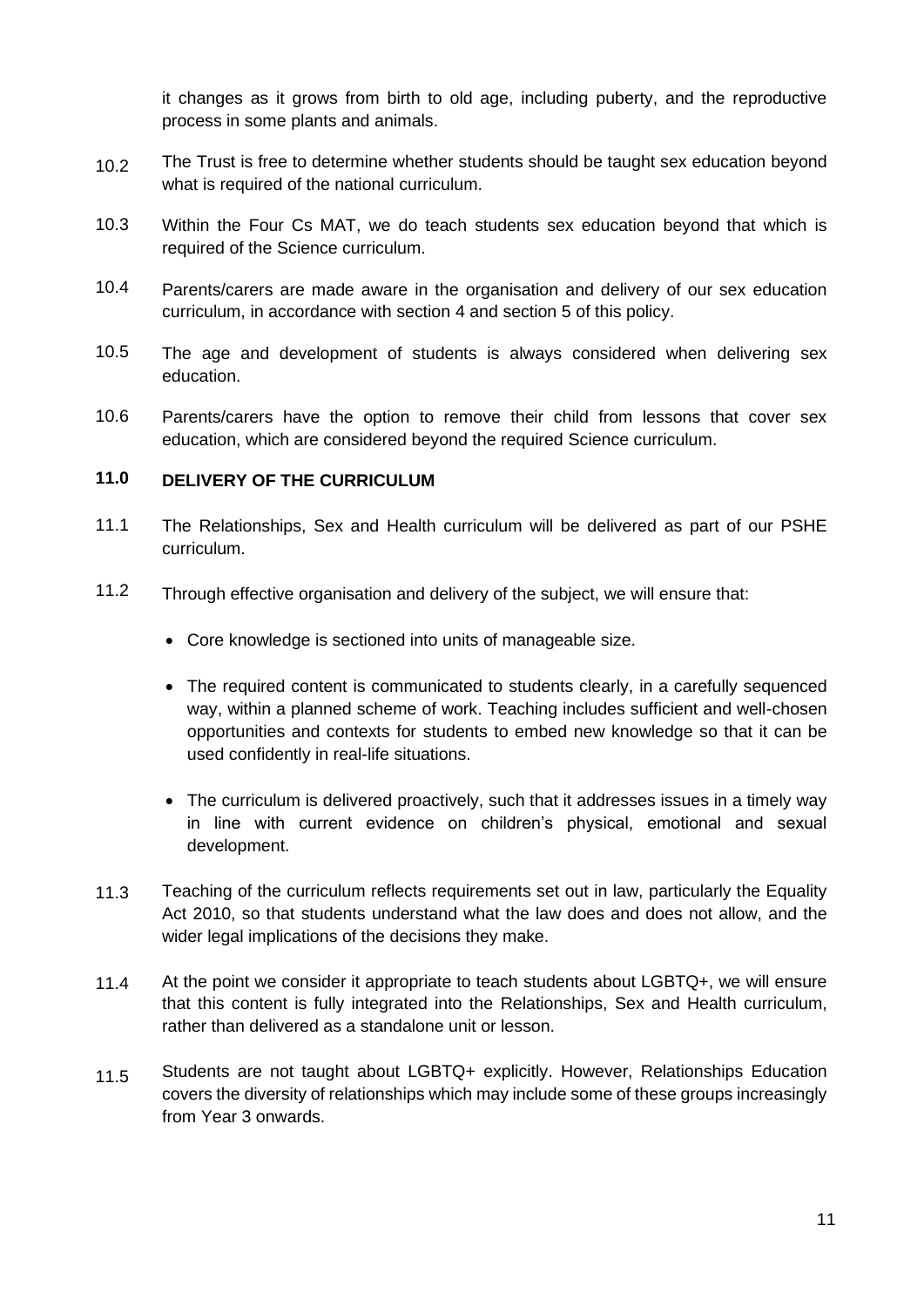- 11.6 The Trust ensures that all teaching and materials are appropriate for the ages of the students, their religious backgrounds, their developmental stages and any additional needs, such as SEND.
- 11.7 Lesson plans will provide appropriate challenge for students and be differentiated for students' needs.
- 11.8 Classes will not be taught in gender-segregated groups, but will be given the opportunity to spend time in gender-segregated groups to follow up on concepts delivered and allow time for gender specific questions to be raised by students, where this is deemed appropriate.
- 11.9 Throughout every Year Group, appropriate diagrams, videos, books, games, discussion and practical activities will be used to assist learning.
- 11.10 Inappropriate images, videos, etc will not be used, and resources will be selected with sensitivity given to the age, developmental stage and cultural background of students.
- 11.11 Students will be prevented from accessing inappropriate material on the internet when using such to assist with their learning. The prevention measures taken to ensure this are outlined in the school's E-safety Policy.
- 11.12 Teachers will establish what is appropriate for one-to-one and whole-class settings, and alter their teaching of the programme accordingly.
- 11.13 Teachers will ensure that students' views are listened to and will encourage them to ask questions and engage in discussion. Teachers will answer questions sensitively, honestly and appropriate to the student's age. Questions that are asked by students that relate to content taught in older Year Groups, will be referred to those years.
- 11.14 The programme will be designed to focus equally on boys as much as girls, and activities will be planned to ensure both are actively involved.
- 11.15 Teachers will focus heavily on the importance of marriage and healthy relationships, though sensitivity will always be given as to not stigmatise students based on their home circumstances.
- 11.16 Teachers will ensure that lesson plans are centred around reducing stigma, particularly in relation to mental wellbeing, and encouraging openness through discussion activities and group work.
- 11.17 Teachers will ensure lesson plans focus on challenging perceived views of students through exploration of, and developing mutual respect for, those different to themselves.
- 11.18 Any resources or materials used to support learning will be formally assessed by the Relationships, Sex and Health education subject leader before use, to ensure they are appropriate for the age and maturity of students, and sensitive to their needs.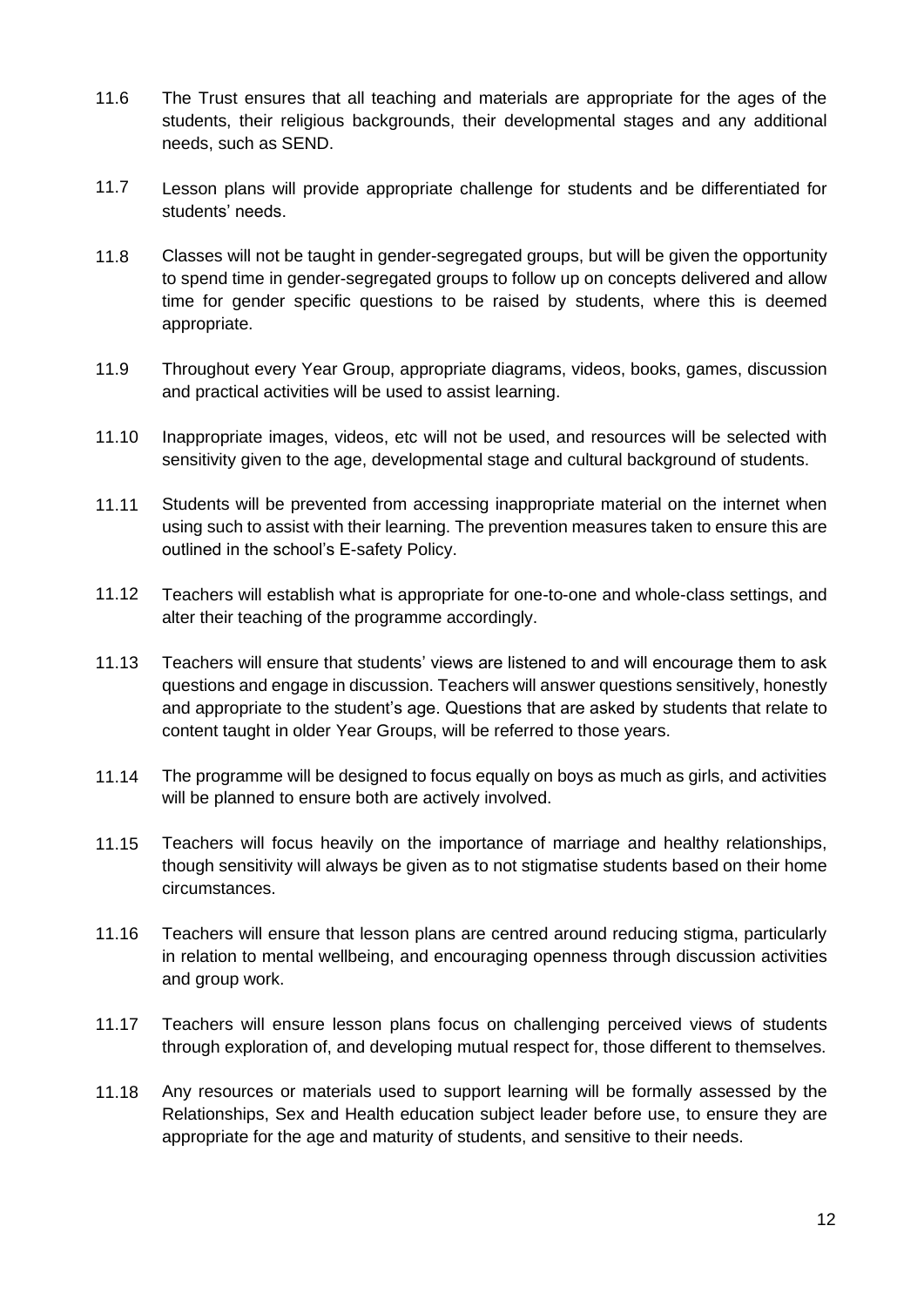- 11.19 In teaching the curriculum, teachers will be aware that students may raise topics such as self-harm and suicide. When talking about these topics in lessons, teachers will be aware of the risks of encouraging these behaviours and will avoid any resources or material that appear as instructive rather than preventative.
- 11.20 At all points of delivery of this programme, parents/carers will be consulted, and their views will be valued. What will be taught and how, will be planned by staff having considered the views of the parents / carers.
- 11.21 Whilst there are no formal examinations for the Relationships, Sex and Health curriculum, the school will undertake informal assessments to determine student progress – these include the following: Written work; Group presentations; Group tasks Projects.

### **12.0 WORKING WITH EXTERNAL EXPERTS**

- 12.1 External experts may be invited to assist from time-to-time with the delivery of the programme and will be expected to comply with the provisions of this policy.
- 12.2 The Trust will ensure all visitor credentials are checked before they are able to participate in the delivery of the curriculum.
- 12.3 The Trust will ensure that the teaching delivered by the external expert fits with the planned curriculum and this policy.
- 12.4 Before delivering the session, the Trust will discuss the details of the expert's lesson plan and ensure that the content is age-appropriate and accessible for the students.
- 12.5 The Trust will also ask to see the materials the expert intends to use, as well as a copy of the lesson plan, to ensure it meets all students' needs, including those with SEND.
- 12.6 The Trust will agree with the expert the procedures for confidentiality, ensuring that the expert understands how safeguarding reports should be dealt with in line with the Child Protection and Safeguarding Policy.
- 12.7 The intended use of external experts is to enhance the curriculum delivered by teachers, rather than as a replacement for teachers.

### **13.0 EQUALITY AND ACCESSIBILITY**

13.1 The Trust understands its responsibilities in relation to the Equality Act 2010, specifically that it must not unlawfully discriminate against any student because of their:

Age Sex and sexual orientation Race **Disability** Religion or belief Pregnancy or maternity Marriage or civil partnership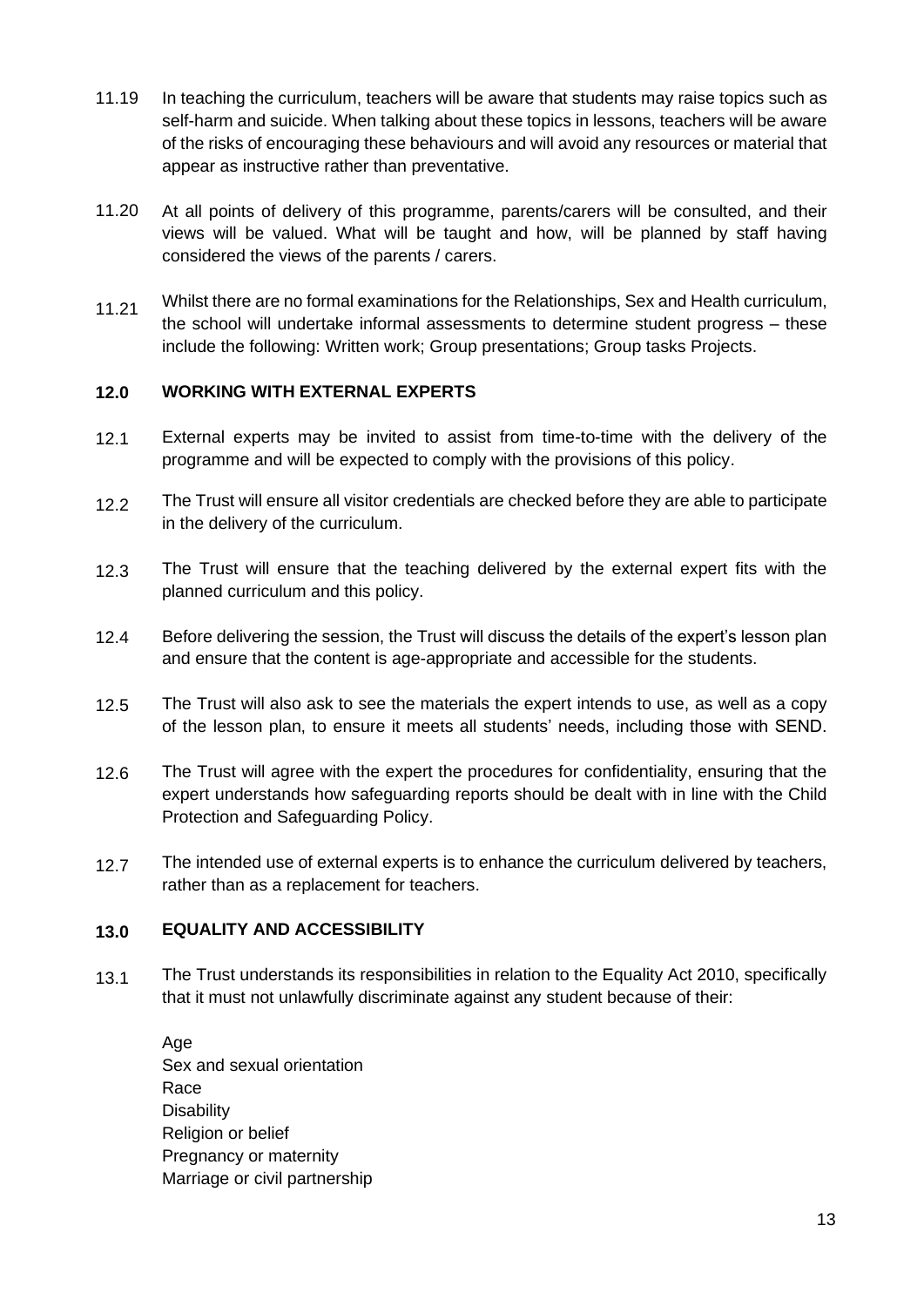- 13.2 The Trust is committed to making reasonable adjustments wherever possible to promote accessibility and inclusivity of the curriculum.
- 13.3 The school understands that students with SEND or other needs (such as those with social, emotional or mental health needs) are entitled to learn about Relationships, Sex and Health education, and the programme will be designed to be inclusive of all students. Teachers will understand that they may need to be more explicit and adapt their planning of work and teaching methods in order to appropriately deliver the programme to students with SEND or other needs.
- 13.4 Provisions under the Equality Act 2010 allow our Trust to take positive action, where it can be evidenced to be proportionate, to respond to particular disadvantages affecting a group because of a protected characteristic. For example, we could consider taking positive action to support girls if there was evidence that they were being disproportionately subjected to sexual violence or sexual harassment.
- 13.5 When deciding whether support is necessary to support students with a particular protected characteristic, we will consider our students' needs, including the gender and age range of our students.
- 13.6 In order to foster healthy and respectful peer-to-peer communication and behaviour between boys and girls, the Trust implements a robust Behavioural Management and Exclusions Policy, as well as a Child Protection and Safeguarding Policy, which set out expectations of students.

#### **14.0 CURRICULUM LINKS**

- 14.1 The Trust seeks opportunities to draw links between Relationships, Sex and Health education and other curriculum subjects wherever possible to enhance students' learning.
- 14.2 Relationships, Sex and Health education will be linked to the following subjects in particular:

**Science** – Students learn about the main external parts of the body and changes to the body as it grows from birth to old age, including puberty.

**Computing and ICT** – Students learn about e-safety, including how to use technology safely, responsibly, respectfully and securely, how to keep personal information private and how to access help and support**.**

**PE** – Students explore various physical activities, are physically active for sustained periods of time, engage in competitive sport and understand how exercise can lead to healthier lifestyles.

**PSHE (British Values/PSHE)** – Students learn about the requirements of the law, their responsibilities and the possible consequences of their actions. It also covers respect and difference, values and characteristics of individuals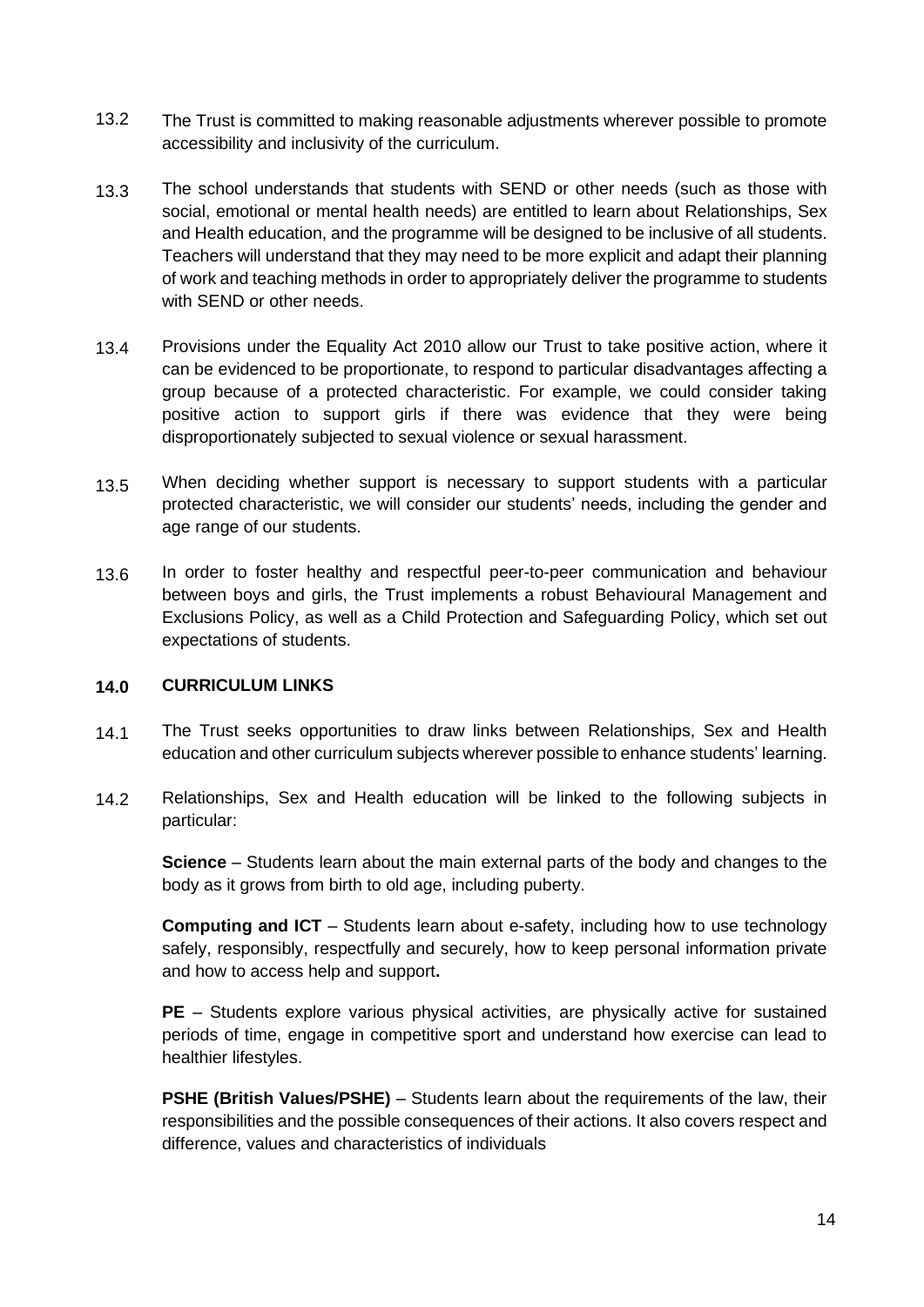### **15.0 WITHDRAWING FROM THE SUBJECTS**

- 15.1 Relationships and Health education are statutory at primary and parents/carers **do not**  have the right to withdraw their child from the subjects.
- 15.2 As sex education is not statutory at primary level (other than what must be taught as part of the Science curriculum), parents/carers have the right to request to withdraw their child from all or part of the sex education curriculum. However, the Headteacher will discuss the request with the parent and, if appropriate, their child, to ensure that their wishes are understood and to clarify the nature and purpose of the curriculum.
- 15.3 The Headteacher will discuss with the parent/carer the benefits of receiving this important education and any adverse effects that withdrawal may have on the student – this could include, for example, social and emotional effects of being excluded.
- 15.4 The Headteacher will keep a record of the discussion between themselves, the student and the parent/carer.
- 15.5 The Headteacher will grant a parent/carer's request to withdraw their child from sex education, other than the content that must be taught as part of the Science curriculum.
- 15.6 The parents/carers will be informed in writing of the Headteacher's decision.
- 15.7 Where a student is withdrawn from sex education, the Headteacher will ensure that the student receives appropriate alternative education.

#### **16.0 BEHAVIOUR**

- 16.1 The Trust has a zero-tolerance approach to bullying. We aim to foster a culture based on mutual respect and understanding for one another.
- 16.2 Any bullying incidents caused as a result of the Relationships, Sex and Health education programme, such as those relating to sexual orientation, will be dealt with as seriously as other bullying incidents within the Trust's schools.
- 16.3 Any occurrence of these incidents will be reported to a member of school staff, who will then discipline the student once they are on school premises.
- 16.4 These incidents will be dealt with following the processes in our Behavioural Management and Exclusions Policy and Anti-Bullying Policy.
- 16.5 The Headteacher will decide whether it is appropriate to notify the police or anti-social behaviour coordinator in their Local Authority of the action taken against a student.

#### **17.0 STAFF TRAINING**

17.1 All staff members within the Trust will undergo training, to ensure they are up-to-date with the Relationship, Sex and Health education programme and associated issues.